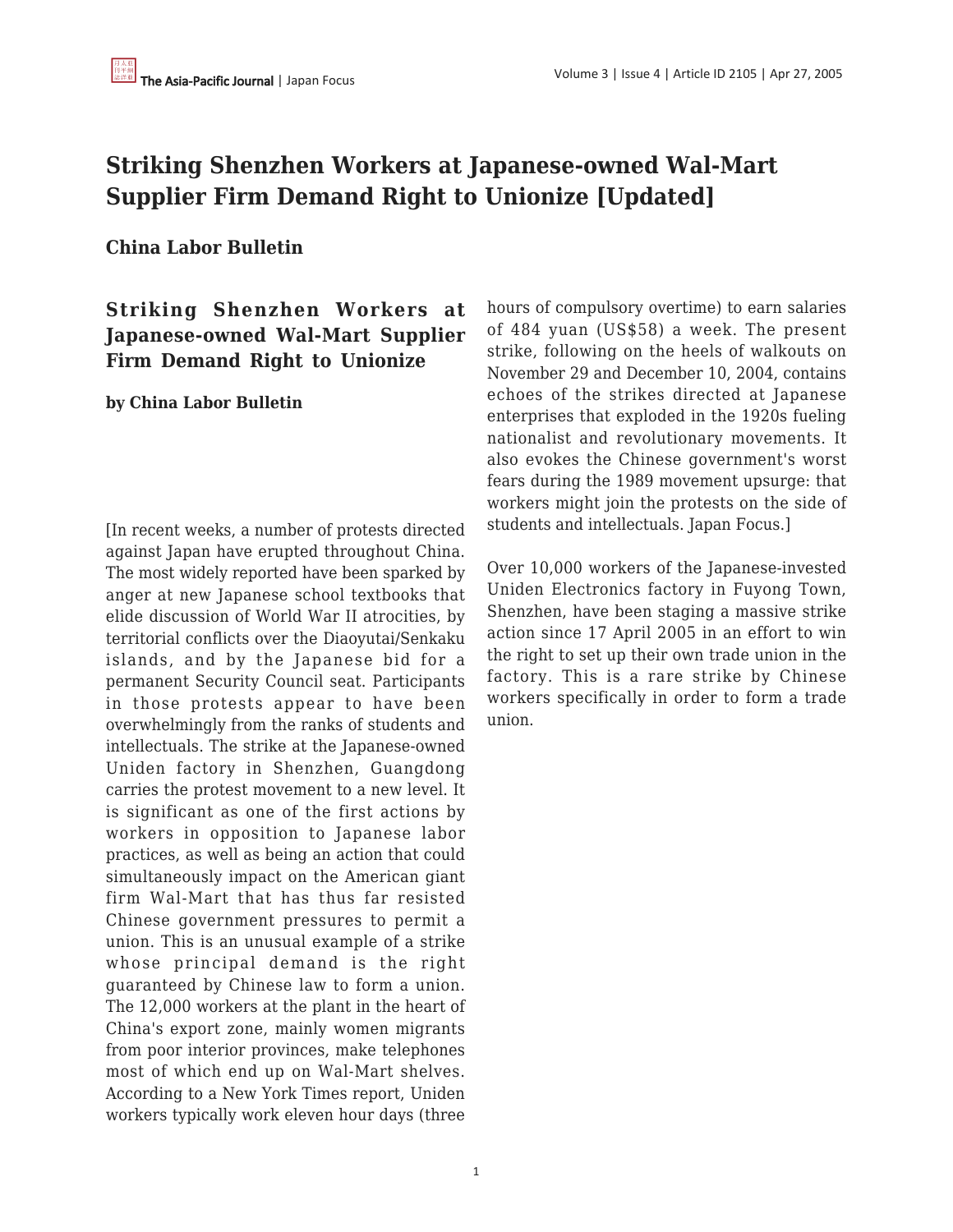

On 20 April, riot police sealed off the factory entrance to prevent the protesting workers, mostly women, from marching out of the factory, apparently reflecting official fear that their strike action could trigger anti-Japanese protests elsewhere in the city. According to media reports, this is the fourth or fifth such strike to have occurred at the factory since it was first opened in 1987.

### **Uniden and Wal-Mart**

The workers are striking in protest against the Uniden management's refusal to allow them to establish a trade union. According to a message posted on a mainland online bulletin board, the strike began after managers at the cordless phone firm, which is a large supplier to the giant American retailer Wal-Mart, issued a statement to the Chinese workforce containing "threatening and insulting language."

In December 2004, following reports that a

Japanese supervisor had beaten up several Uniden workers, several thousand workers staged a similar strike protest. At that time, the workers sent a collective petition to the factory management listing a total of fifteen demands. Among them: 1) workers should be allowed to set up a trade union at the factory, as agreed to by Uniden management in the year 2000; 2) 60 percent of normal wages should be paid during sick leave and maternity leave (currently, the workers receive no pay at these times, indeed they reportedly have to pay the company "living allowance" fines); 3) in accordance with China's Labour Law, workers with ten or more years of seniority should be offered permanent contracts and no arbitrary dismissals should take place; and 4) the quality of meals and the water supply in the workers' hostel should be improved.

After the December 2004 strike, Uniden management promised to raise the workers' salaries and said it would permit a trade union. But a new Japanese manager was appointed at the factory shortly thereafter, and he broke all the company's promises. Several strike leaders were subsequently sacked, and instead of providing the workers with one-year contracts as it had agreed, the company downgraded many contracts to just three months. Moreover, Uniden's promise to let the workers form their own trade union was withdrawn without explanation. The one positive outcome of the December strike, ˆworkers' wages were raised to the Shenzhen legal minimum of around 480 Yuan per monthˆ, was quickly undermined by management demands for excessive periods of overtime.

### **Sorry ˆIt's the Law!"**

The Uniden workers' demand to establish a trade union at the factory is fully in accordance with China's existing laws. In fact, Article 10 of the PRC Trade Union Law positively requires that a union branch be set up in any workplace employing twenty-five or more workers. In